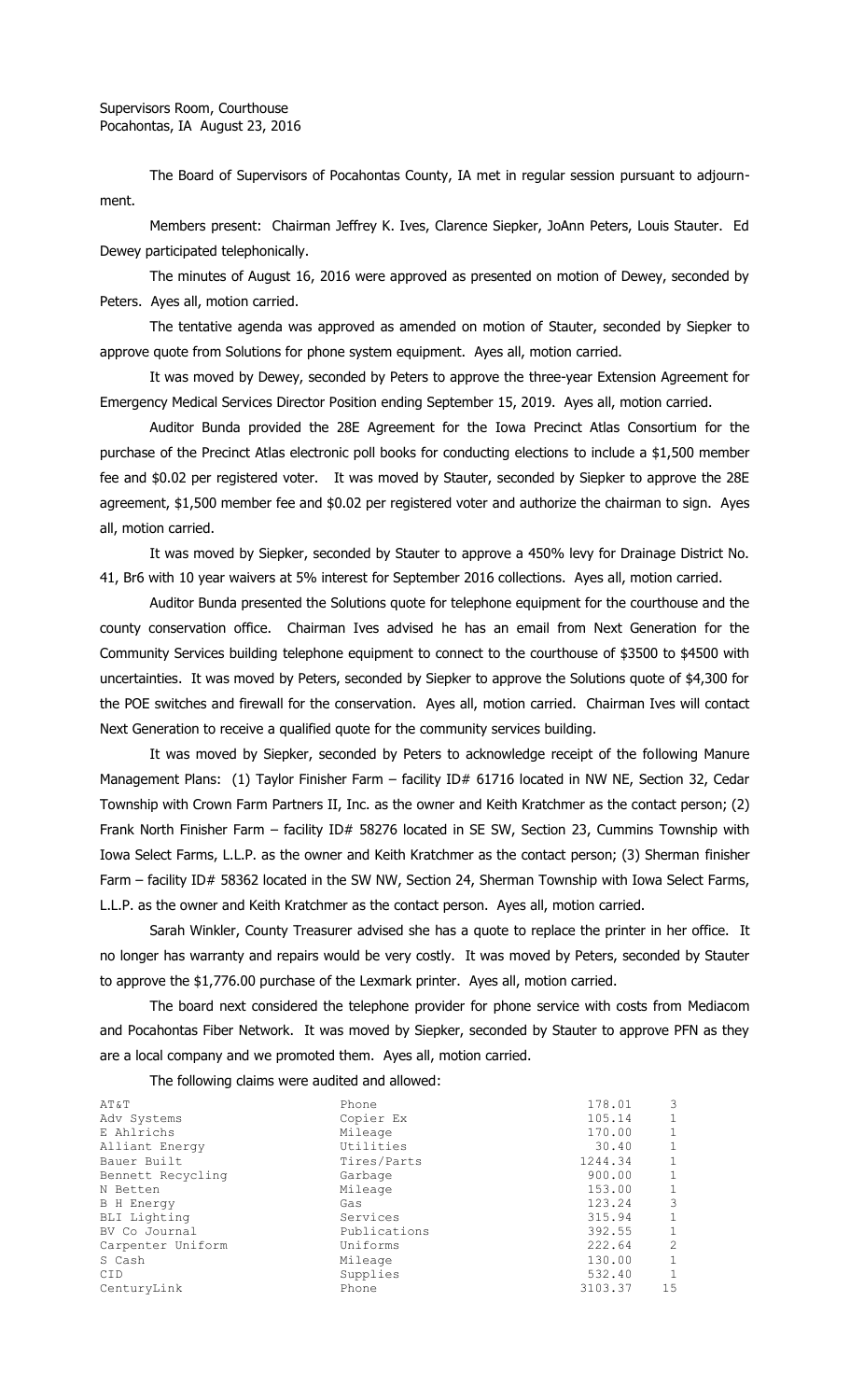| Cintas                          | Supplies              | 83.26            | 1                              |
|---------------------------------|-----------------------|------------------|--------------------------------|
| D Cirks                         | Phone REIM            | 80.00            | 1                              |
| CFR.                            | Services              | 7200.00          | 1                              |
| J Conlin                        | Mileage/Phone Reimb   | 183.00           | $\overline{c}$                 |
| 0 Cressler                      | Mileage               | 140.50           | 1                              |
| B Dahl                          | Phone REMB            | 25.00            | 1                              |
| Dossier Systems                 | Computer Ser          | 447.00           | $\mathbf{1}$                   |
| Farm & Home                     | Supplies              | 220.66           | 1                              |
| Feld Fire                       | Inspection            | 250.00           | 1                              |
| D Ferguson                      | Mileage/Phone Reimb   | 34.35            | $\overline{c}$                 |
| D Fitchett                      | Phone REMB            | 25.00            | 1                              |
| Force America                   | Parts                 | 52.32            | $\mathbf{1}$                   |
| Gilmore City                    | Utilities             | 53.00            | $\mathbf{1}$<br>$\overline{c}$ |
| J Hammen                        | Transport Ex          | 26.75            | $\mathbf{1}$                   |
| S Henderson                     | meal/transport        | 10.05            |                                |
| Humboldt Co Sheriff             | Prisoner Ser          | 100.00           | 1<br>$\mathbf{1}$              |
| HyVee AR<br>IDOJ                | Medical<br>Services   | 102.12<br>200.00 | 1                              |
|                                 | brochures             | 35.00            | 1                              |
| IA Hosp Assoc.<br>IA Lakes Elec | Utilities             | 974.31           | $\overline{c}$                 |
| Inter Battery                   | <b>Batteries</b>      | 95.82            | 1                              |
| ISAC                            | Training              | 550.00           | $\overline{2}$                 |
| B Larsen                        | Transport Ex          | 24.58            | $\mathbf{1}$                   |
| Laurens Sun                     | Publications          | 480.80           | 1                              |
| Machine Shop                    | Services              | 585.52           | 3                              |
| Mangold Environ                 | Water Tests           | 247.50           | 1                              |
| Martin Marietta                 | Rdstone               | 199.51           | $\mathbf{1}$                   |
| Metal Culverts                  | Parts                 | 25957.01         | 1                              |
| K Metzger                       | Phone/Mileage REMB    | 25.00            | 1                              |
| MidAmeri Energy                 | Utilities             | 87.97            | $\mathbf{1}$                   |
| MW Card & ID                    | Tag System Ex         | 498.75           | 1                              |
| P Mooney                        | Phone REBM            | 25.00            | 1                              |
| Motorola Solutions Inc          | radio                 | 30240.00         | $\mathbf{1}$                   |
| M Myers                         | Outside Assist        | 285.00           | $\mathbf{1}$                   |
| Napa                            | Supplies              | 241.53           | $\overline{2}$                 |
| N IA Telecom                    | outdoor camera        | 922.00           | 1                              |
| NW Comm                         | Internet              | 1389.64          | $\mathbf{1}$                   |
| OBrien Co Sheriff               | services              | 16.00            | 1                              |
| Office Elements                 | Supplies              | 407.43           | 4                              |
| C Peterson                      | supplies              | 15.00            | 1                              |
| Po Co EMS                       | EMS Coordinator       | 10000.00         | $\mathbf{1}$                   |
| Po Co Home Care                 | Services              | 15207.50         | 3                              |
| Po Co Pub Health                | Services              | 50.00            | 1                              |
| Poca Co Treas                   | DD Assessments        | 7925.06          | 26                             |
| POC Network                     | Billing Ser           | 300.00           | $\mathbf{1}$                   |
| PAC                             | transportation        | 286.35           | 1                              |
| Poca Comm Hospital              | Services              | 3754.75          | 1                              |
| Poca Equip                      | Sup/Repairs           | 78.84            | 1                              |
| Poca Ford                       | Main Ser              | 283.38           | $\overline{2}$                 |
| Poca Lumber                     | Supplies              | 895.06           | $\mathbf{1}$                   |
| Poca Manor                      | Prisoner Meals        | 1945.00          | 1                              |
| Pro Co-Op                       | Fuel/Servcs           | 1865.27          | $\overline{2}$                 |
| Pro-Vision                      | Supplies              | 42.66            | $\mathbf{1}$<br>3              |
| Record Dem                      | Publications          | 568.75           |                                |
| S Richardson                    | Phone REMB            | 25.00            | $\mathbf{1}$<br>1              |
| V Ricklefs                      | Mileage               | 104.00<br>28.49  | $\mathbf{1}$                   |
| City-Rolfe<br>Genesis           | Utilities<br>Services | 77.36            | $\mathbf{1}$                   |
| Seiler App                      | Repair Ser            | 6.95             | $\mathbf{1}$                   |
| K Simacek                       | Mileage               | 53.00            | $1\,$                          |
| Smith/Lot Funeral               | Services              | 1500.00          | 1                              |
| Snap On                         | Tools                 | 14.60            | 1                              |
| Solutions                       | Comp Main/Supplies    | 316.37           | $\mathbf{1}$                   |
| Solutions                       | Supplies              | 2.00             | $\mathbf{1}$                   |
| D Stall                         | Phone                 | 25.00            | $\mathbf{1}$                   |
| Star Leasing                    | Copier                | 201.89           | $\overline{c}$                 |
| Stover Constr                   | Services              | 712.70           | $\mathbf{1}$                   |
| US Cellular                     | Phone                 | 130.62           | 1                              |
| USPS                            | Postage Sup           | 1404.05          | $\overline{2}$                 |
| K Vadar                         | Mileage/supplies      | 89.70            | $\mathbf{1}$                   |
| W Van Donge                     | training              | 250.00           | 1                              |
| Verizon                         | Phone                 | 184.02           | 3                              |
| Wernimont Electric              | Repairs               | 2106.52          | $\mathbf{1}$                   |
| Woods                           | Supplies              | 229.83           | $\overline{2}$                 |
| Grand Total                     |                       | 130802.13        |                                |

Jack Moellering, County Engineer presented the contract for pavement markings. It was moved by Peters, seconded by Siepker to authorize the chairman to sign the \$70,883.31 contract for 187 miles to be marked. Ayes all, motion carried. Moellering noted the contractor has started markings prior to receipt of the contract for signatures.